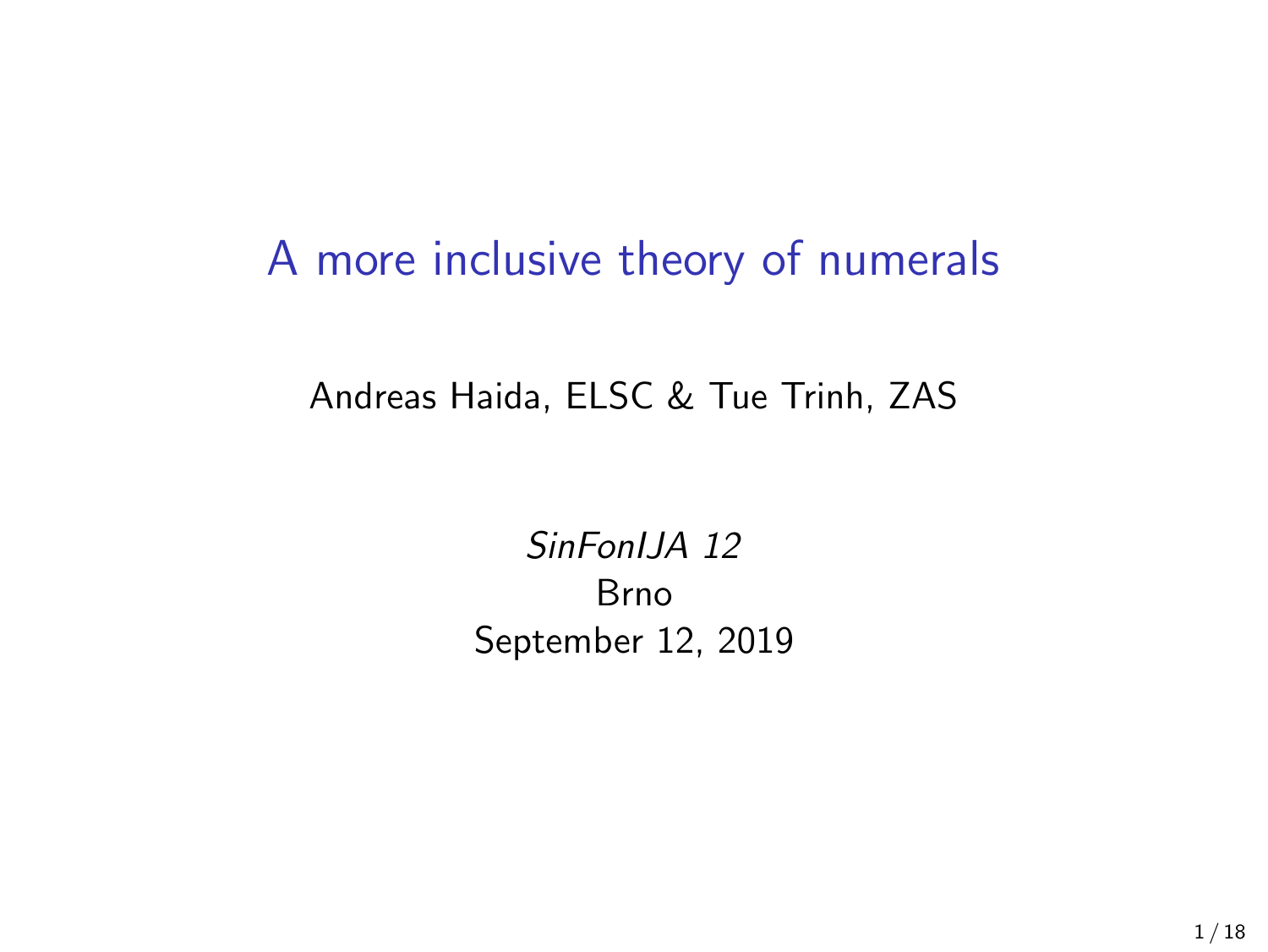# The cardinality view on numerical statements

- ▸ Standard analyses: numerical statements are predications of second order properties to concepts.
	- (1) John read 3 novels
- $\triangleright$  The truth condition of  $(1)$  is taken to be either  $(2-a)$  or  $(2-b)$ .
	- (2) a.  $|\{x \mid x \text{ is a novel } \land \text{ John read } x\}| = 3$ <br>b.  $|\{x \mid x \text{ is a novel } \land \text{ John read } x\}| \ge 3$  $|\{x \mid x \text{ is a novel } \land \text{ John read } x\}| \geq 3$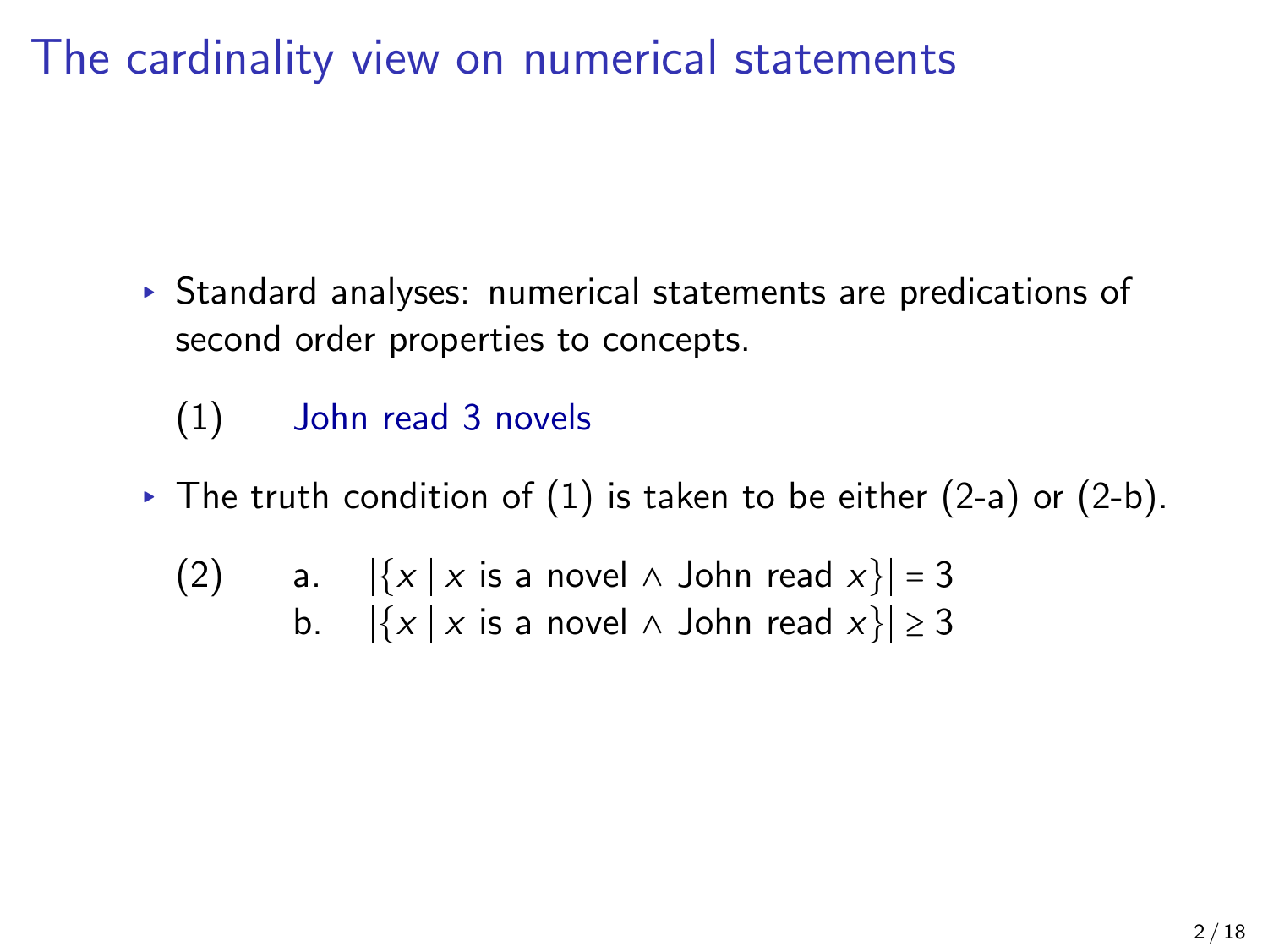# Identifying a problem for the cardinality view

- $\triangleright$  Extending the traditional analysis to (3) yields absurdity.
	- (3) John read 2.5 novels
	- (4) a.  $|\{x \mid x \text{ is a novel that John read}\}| = 2.5 \Leftrightarrow \bot$ <br>b.  $|\{x \mid x \text{ is a novel that John read}\}| \ge 2.5 \Leftrightarrow$ 
		- $|\{x \mid x \text{ is a novel that John read}\}|$  ≥ 2.5 ⇔  $|\{x \mid x \text{ is a novel that John read}\}|$  ≥ 3
- ▸ Suppose John read *Brothers Karamazov*, *Crime and Punishment*, one-half of *Demons*, and nothing else.

| (5) | a. John read 2.5 novels | <b>TRUE</b>  |
|-----|-------------------------|--------------|
|     | b. John read 3 novels   | <b>FALSE</b> |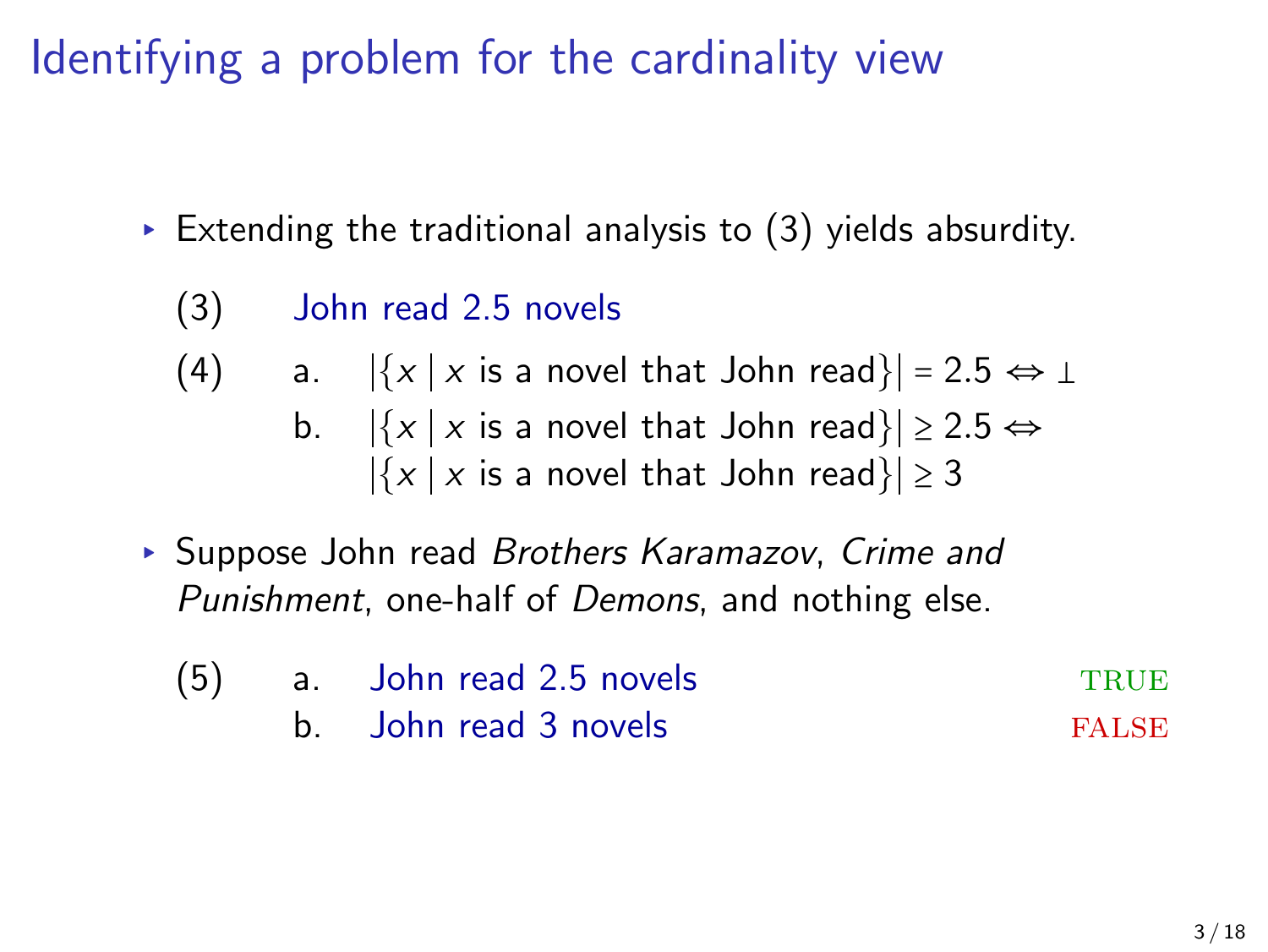# Our proposal for decimal statements

▸ The logical form of **John read 2.5 novels** is (6), where some and MANY are covert (cf. Hackl, 2000).



▸ Goal: formulating a semantics for many.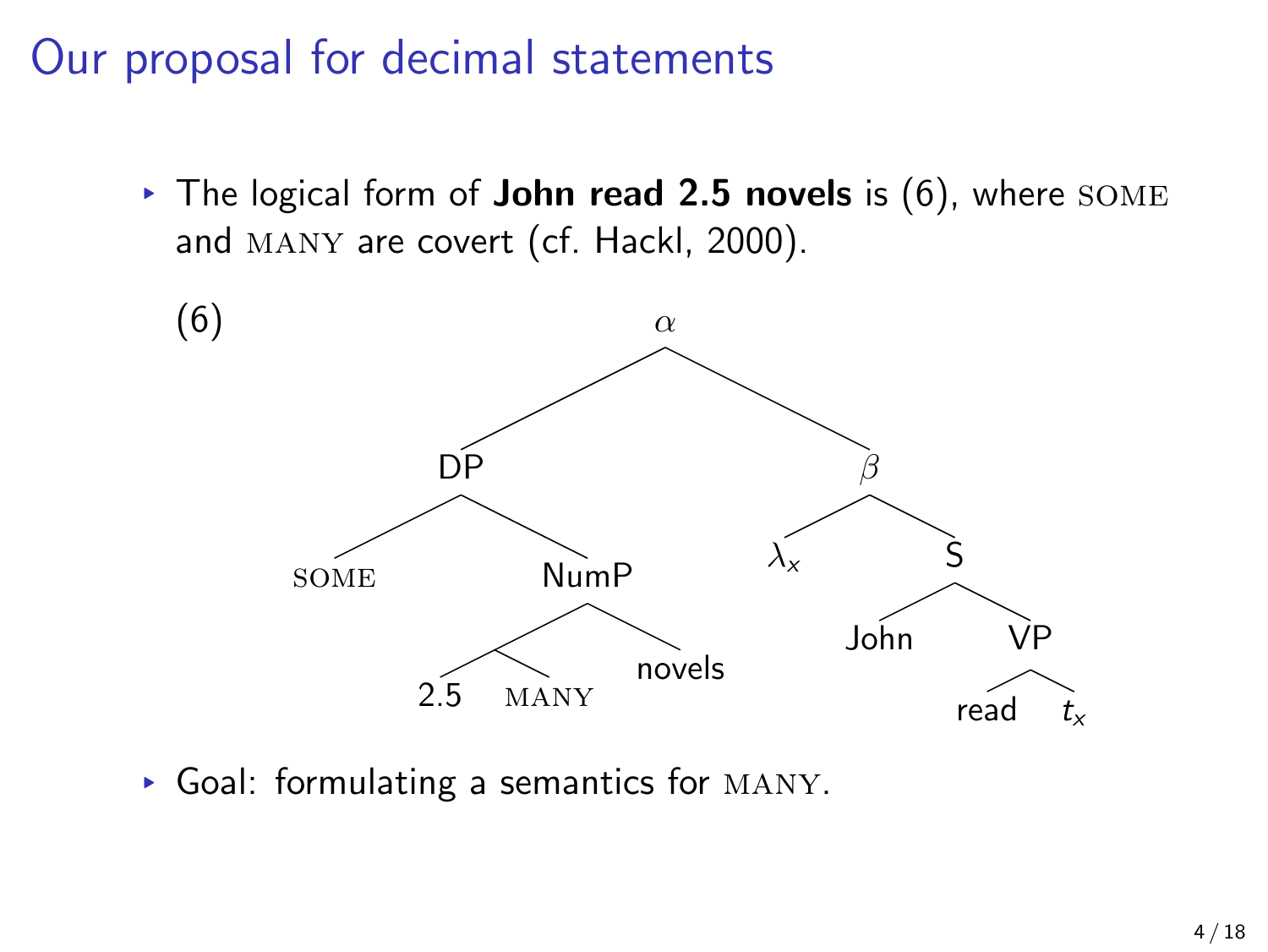#### The semantics of many

- ▸ Plural nouns denote cumulative predicates, i.e. subsets of D*<sup>e</sup>* which are closed under ⊔ (cf., e.g., Chierchia, 1998).
- ▸ For each predicate *P*, the set of *P* atoms, *Pat*, is defined as

$$
(7) \qquad P_{at} := \{x \in P \mid \neg \exists y \, . \, y \subset x \land y \in P\}.
$$

Let *b* = *Brothers Karamazov* and *c* = *Crime and Punishment*.

- ► *b*  $\sqcup$  *c*  $\notin$   $\lVert$ **novels** $\rVert_{at}$  since *b*  $\sqcup$  *c* has proper parts that are novels.
- $\rightarrow$  *b*, *c* ∈  $\lceil$ **novels** $\rceil_{at}$  since neither *b* nor *c* has proper parts that are novels.
- ▸ The semantics we propose for many is (8), where *d* ranges over degrees.

$$
(8) \qquad [\text{MANY}](d)(P) = [\lambda x \in \mathcal{D}_e \cdot \mu_P(x) \ge d]
$$

▸ Thus, **John read 2.5 novels** is true iff there exists an individual *x* such that  $\mu_{\text{Inovels}}(x) \geq 2.5$  and John read *x*.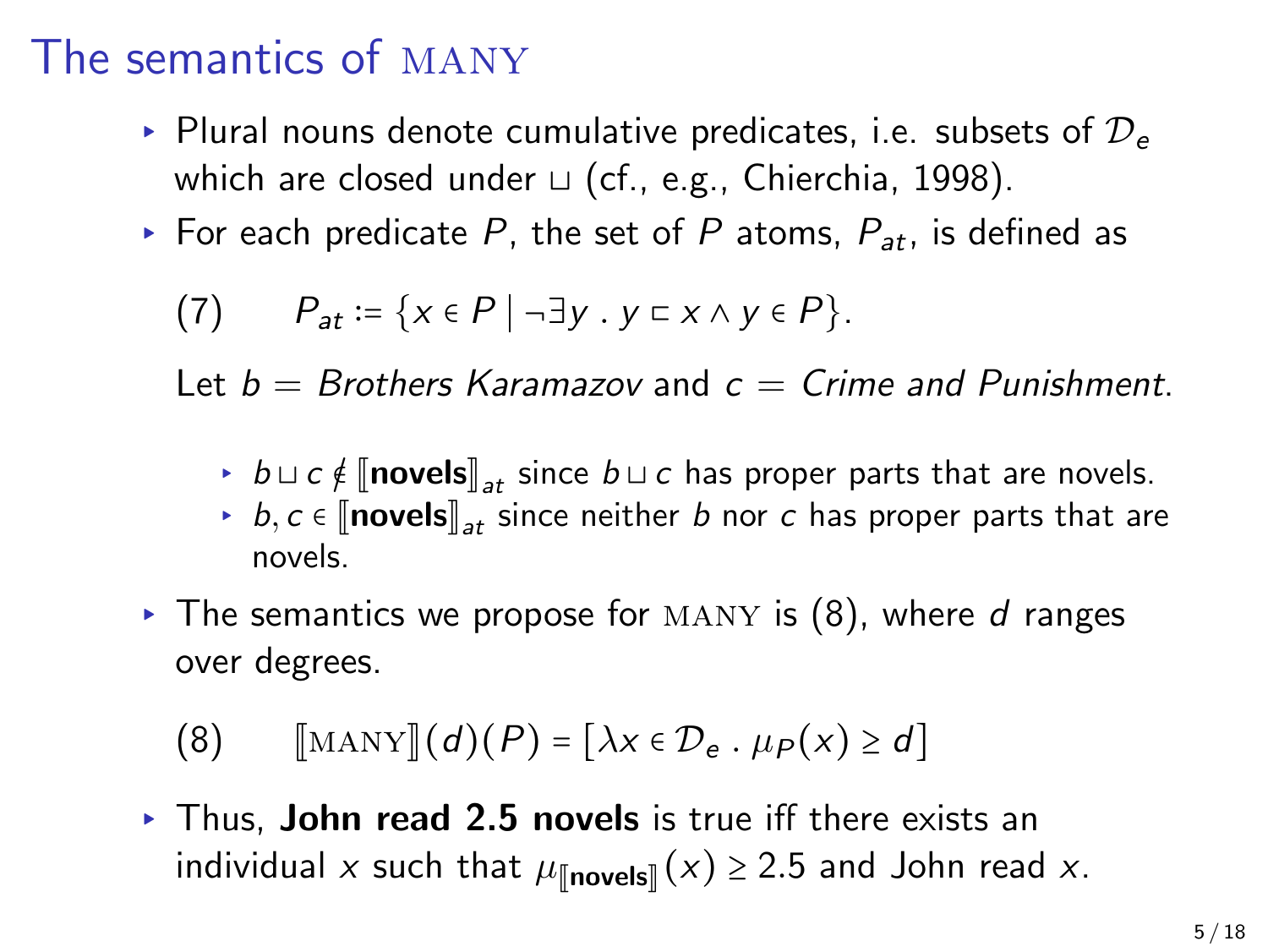## The definition of the term  $\mu_{\text{Inovels}}(x)$

- $\blacktriangleright$   $\mu_{\llbracket \text{novels} \rrbracket}(x)$  represents "how many novels are in x."
- ▸ Goal: to be able to count novels in such a way that proper subparts of novels, which are not novels, also contribute to the count.
- $\triangleright$  To this end, we propose to explicate the measure function  $\mu_P$ as follows.

$$
\mu_P(x) = \begin{cases} \mu_P(y) + 1 & \text{if } a \subset x, \ y \sqcup a = x, \text{ and } y \cap a = \bot \text{ for some } a \in P_{at} \\ \mu_a(x) & \text{if } x \subseteq a \text{ for some } a \in P_{at} \\ \# & \text{otherwise} \end{cases}
$$

- ▶ Thus, each P atom which is a subpart of *x* adds 1 to  $\mu_P(x)$ .
- ▶ If *x* is an *P* atom or a subpart of a *P* atom a,  $\mu_P(x)$  is  $\mu_a(x)$ .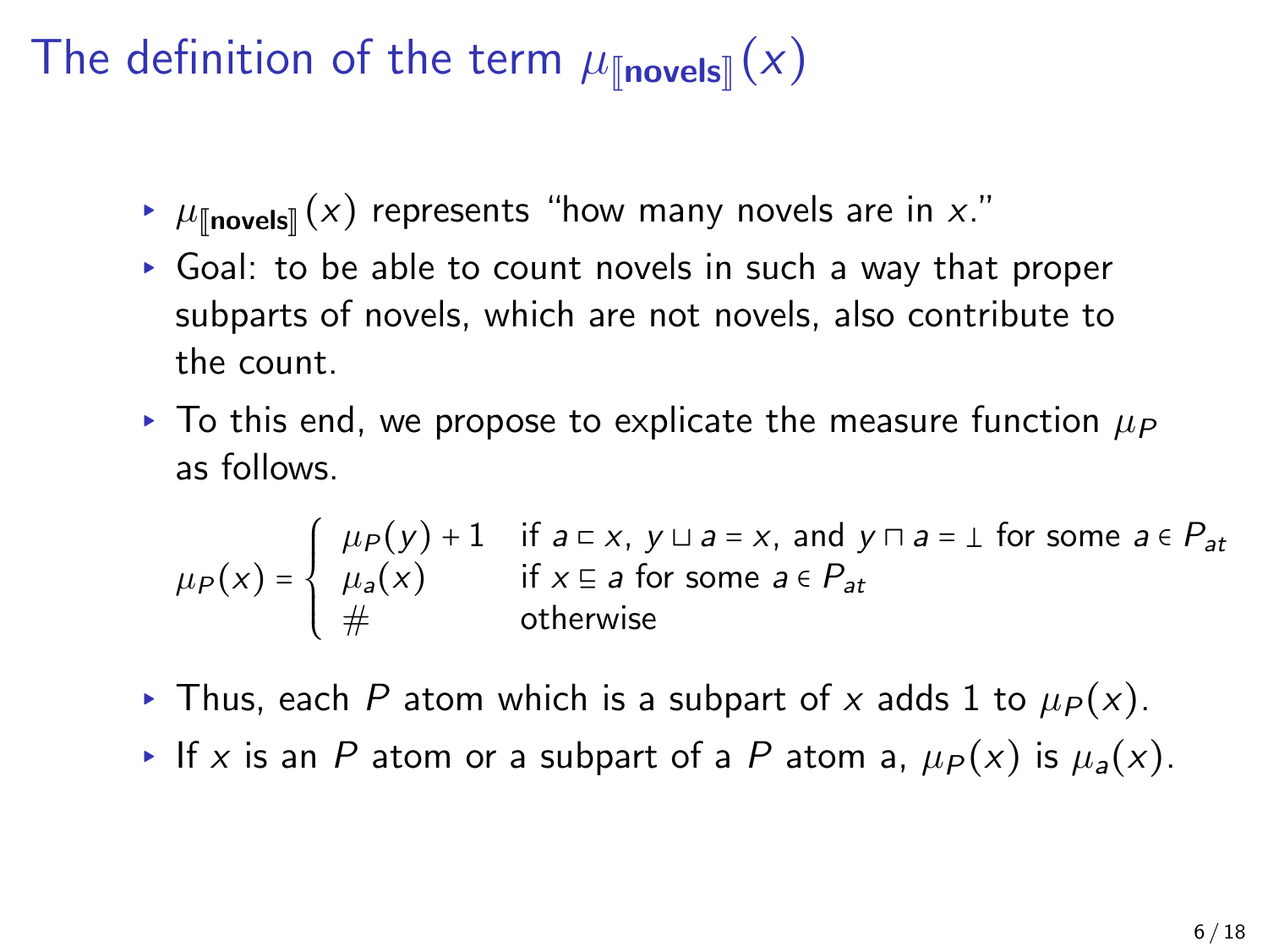The characterization of the measure function *µ<sup>a</sup>*

- $\mu_a(x)$  represents "how much of the P atom *a* is in *x*."
- $\triangleright$  The measure function  $\mu_a$  is explicated as follows.

(9) For each 
$$
a \in P_{at}
$$
,

- a. *µ<sub>a</sub>* maps  $\{x \in \mathcal{D}_e \mid x \subseteq a\}$  onto  $(0,1] \cap \mathbb{Q}$
- b.  $\mu_a(x \sqcup y) = \mu_a(x) + \mu_a(y)$  for all  $x, y \in \text{dom}(\mu_a)$ such that  $x \sqcap y = \bot$

$$
c. \qquad \mu_a(a) = 1
$$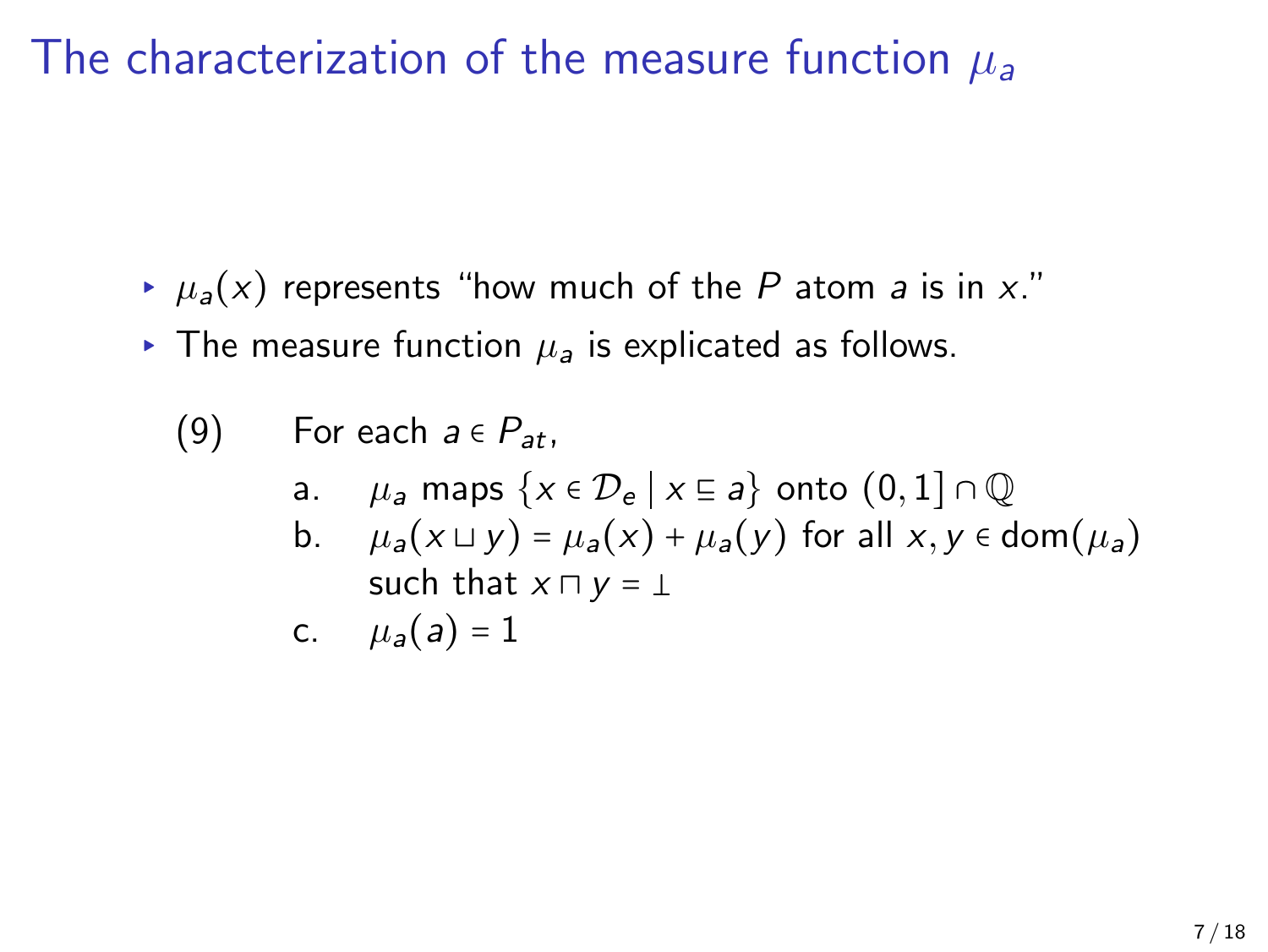#### Prediction 1

▸ (10-a) is neither contradictory nor equivalent to (10-b).

(10) a. John read 2.5 novels b. John read 3 novels

▶ Our explanation:  $\mu_{\llbracket \textbf{novels} \rrbracket}(x) \ge 2.5$  is neither contradictory nor equivalent to  $\mu_{\llbracket \text{novels} \rrbracket}(x) \geq 3$ :

Let  $b, c, d$  be novels, and  $d'$  be one-half of  $d$ .

► 
$$
\mu_{[\text{novels}]}(d') = \mu_d(d') = 0.5
$$
  
\n►  $\mu_{[\text{novels}]}(b \sqcup c \sqcup d') = \mu_{[\text{novels}]}(c \sqcup d') + 1$   
\n=  $\mu_{[\text{novels}]}(d') + 1 + 1$   
\n=  $\mu_d(d') + 1 + 1$   
\n= 0.5 + 1 + 1  
\n= 2.5

- $\cdot$  Thus,  $\mu_{\llbracket \text{novels} \rrbracket}(x) ≥ 2.5$  is not contradictory.
- ▸ The non-equivalence follows from the logical truth that 2*.*5 < 3 and the fact that there is an *x* such that  $\mu_{\text{[novels]}}(x) = 2.5$ .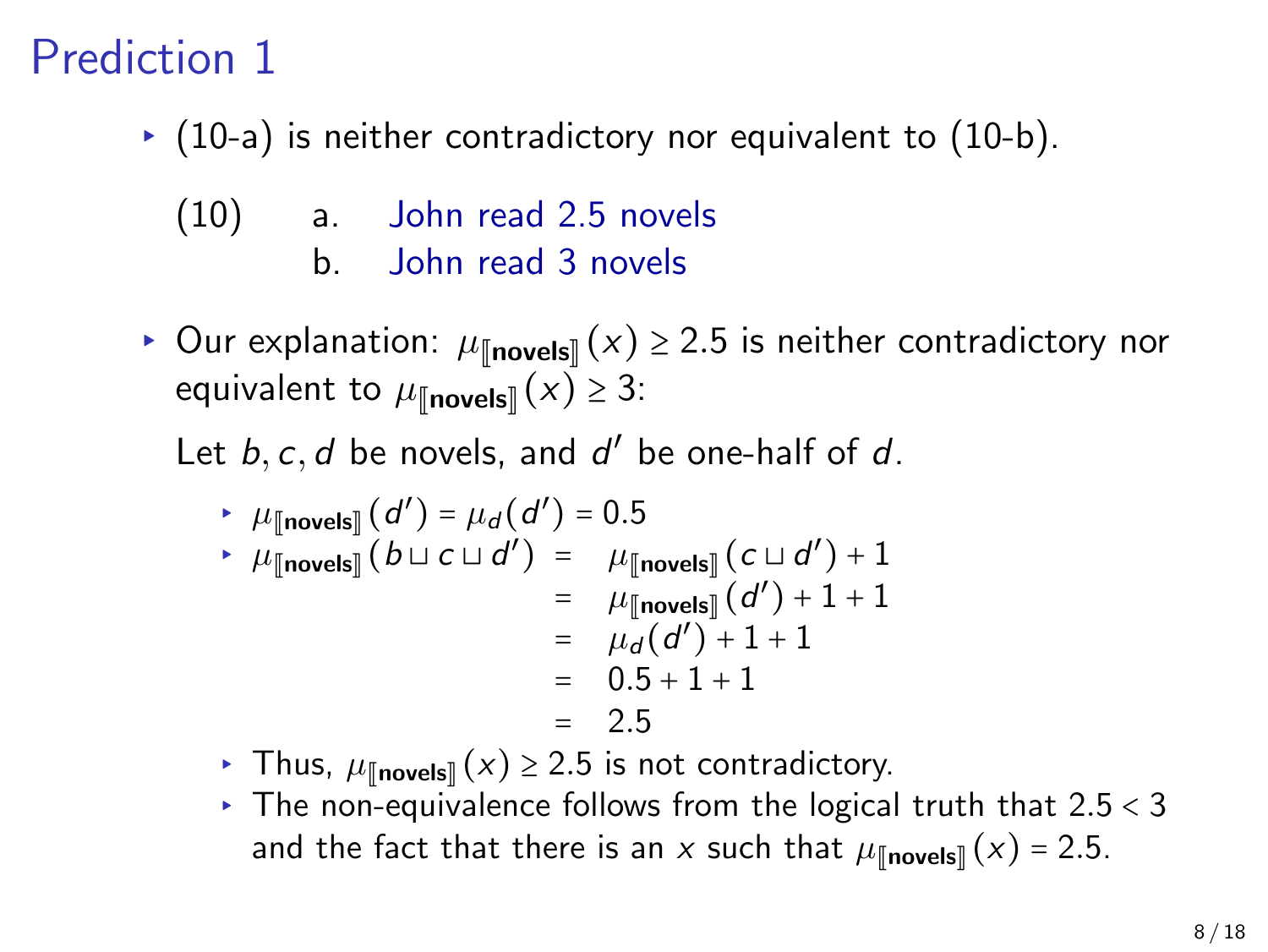#### Prediction 2: Non-additivity of measures of fractions

- $\triangleright$  We predict that (11) is valid and (12) invalid.
	- (11) Ann read 1 Russian novel Ann read 1 French novel ⊧ Ann read 2 novels
	- (12) Ann read 0.75 Russian novels Ann read 0.75 French novels  $\neq$  Ann read 1.5 novels (cf. Liebesman, 2016)
- ▸ Let *b* be the Russian novel and *c* the French novel of the premises of (11). As  $\mu_{\parallel \text{novels} \parallel}(b \sqcup c) = 2$ , the conclusion follows.
- $\triangleright$  On the other hand, let  $b'$  and  $c'$  be the fractional counterparts of *b* and *c* of the premises of (12).
- **Externe is no** *a* **∈**  $[\text{novels}]_{at}$  **such that**  $a \text{ }\subset b' \sqcup c'$  **or**  $b' \sqcup c' \subseteq a$ **,** which means  $\mu_{\llbracket \mathsf{novels} \rrbracket}(b' \sqcup c') = \#$ , which means  $\mu$ [novels]]  $(b' ⊔ c') \ngeq 1.5.$
- ▶ This means the conclusion of (12) doesn't follow.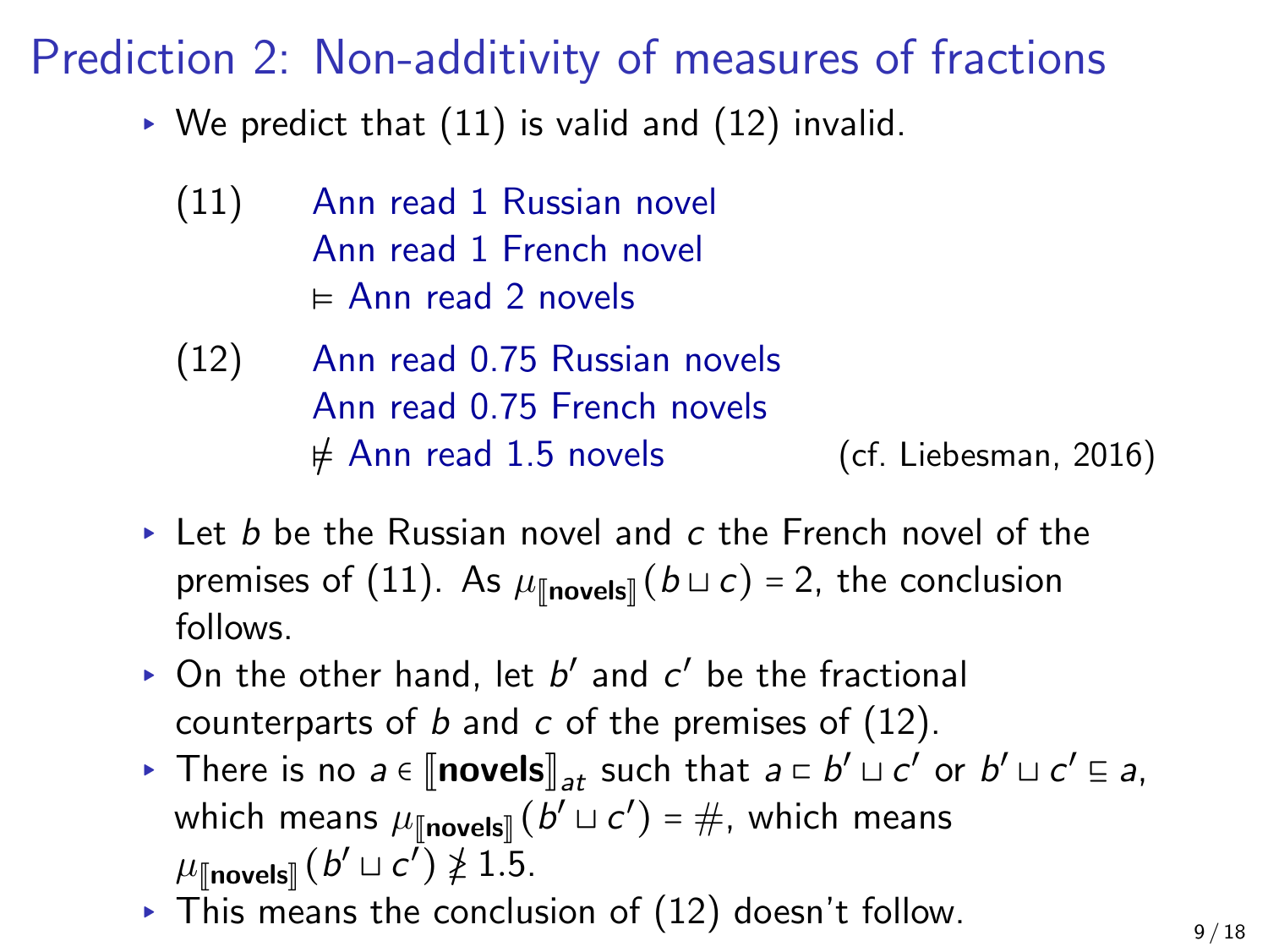#### Prediction 3: Non-monotonicity of many

- ▸ We predict that the scale provided by many cannot serve as scale of comparison.
- ▸ That is, we do *not* wrongly predict that the argument in (13) is valid.
	- (13) John read 2.5 novels Mary read 2 novels ⊧/ John read more novels than Mary
- ► As just seen, the scale  $\left[\frac{\lambda x \lambda d}{\lambda x \lambda y}\right](d)$ ( $\left[\text{novels}\right](x)$ ) is non-monotonic:

 $[\lambda x \lambda d$ .  $[\text{MANY}](d)$ ( $[\text{novels}](x)$ ) $(b')$ (0.75) = 1  $[\lambda x \lambda d$ .  $[\text{MANY}](d)([\text{novels}])(x)](b' \sqcup c')(0.75) \neq 1$ 

- ▸ However, scales of comparison must be monotonic (Wellwood et al. 2012):
	- (14) John ate 90 degree hot spaghetti Mary 70 degree hot spaghetti ⊧/ John ate more spaghetti than Mary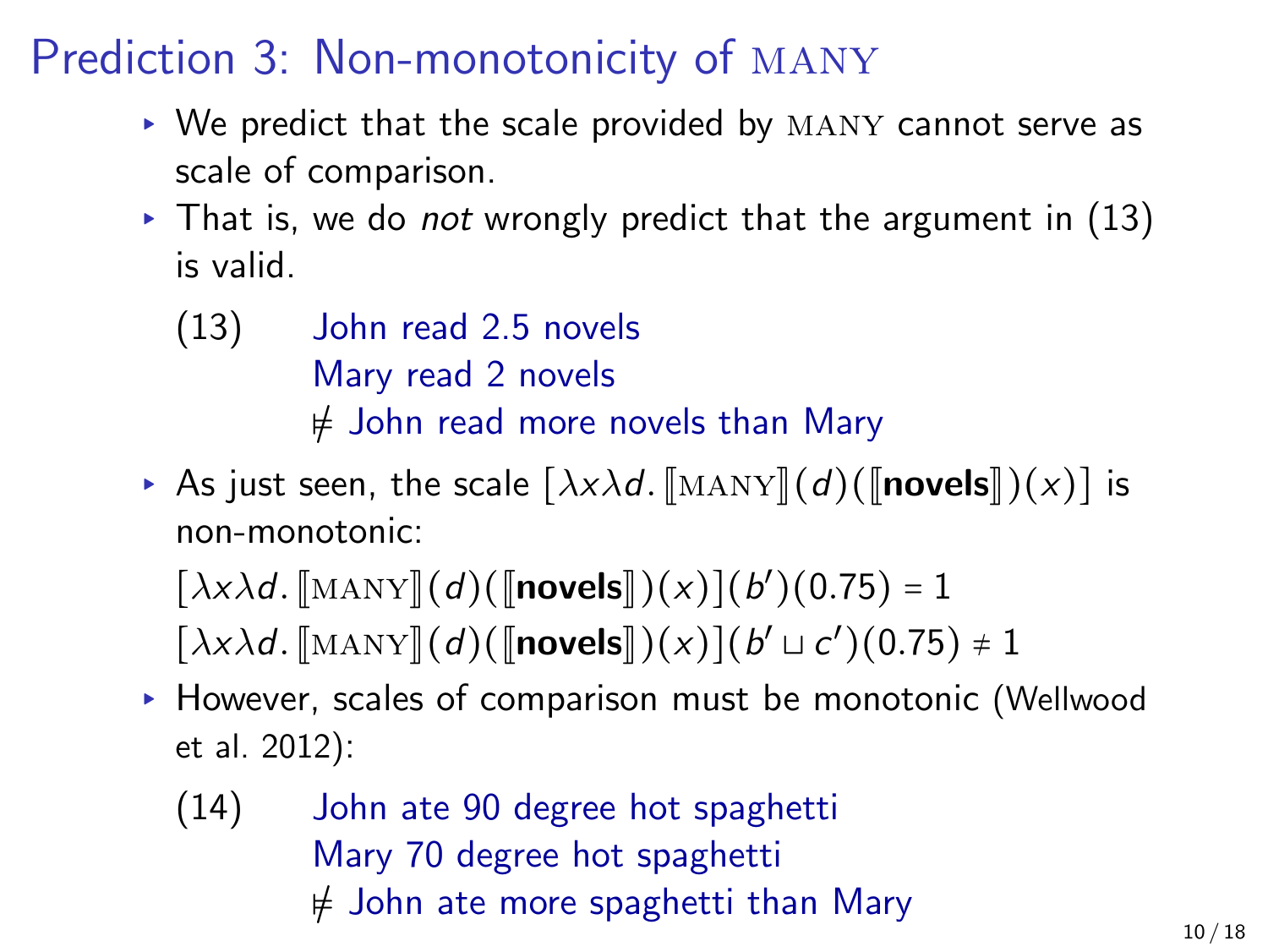### Prediction 3 – cont'ed

- $\triangleright$  We note that the argument in (15) is valid.
	- (15) John read 3.5 novels Mary read 2 novels ⊧ John read more novels than Mary
- ▸ To account for this fact, we tentatively assume that measurement can be restricted to atoms and sums of atoms.
- ▸ This means to say that the relevant scale of comparison is the monotonic scale in (16).

 $(16)$   $[\lambda x \lambda d$ *.*  $[\text{MANY}](d)([\text{novels}])(x \sqcap \sqcup [\text{novels}]_{at})]$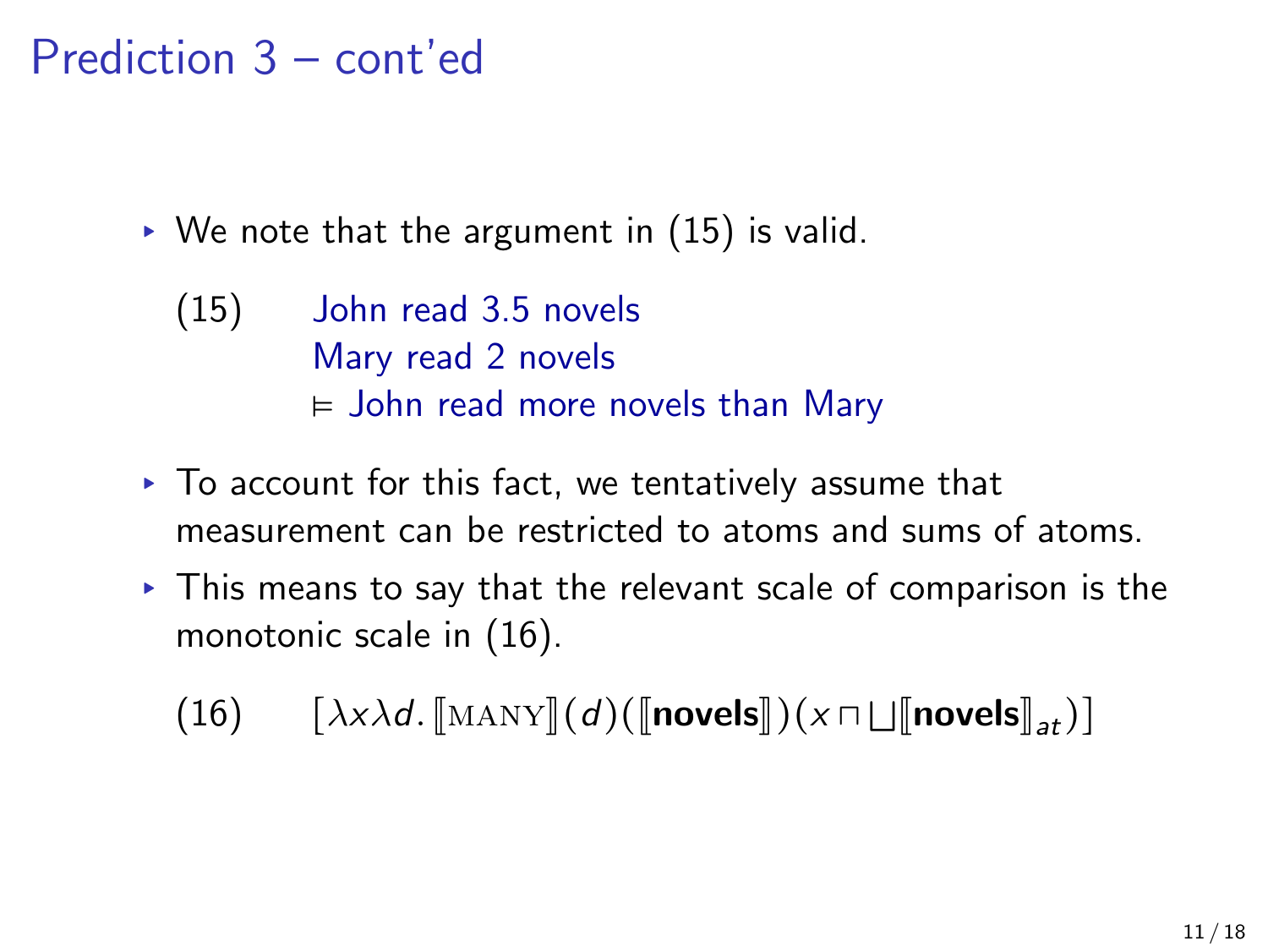#### Prediction 4: Deviant decimal statements

- $\triangleright$  We predict that  $(17)$  is deviant.
	- $(17)$  # John read 0.5 quantities of literature
- According to our semantics of  $MANY$ ,  $(17)$  entails the existence of an individual *x* such that  $\mu_{\llbracket \mathbf{qol} \rrbracket}(x) \ge 0.5$ .
- ▶ This, in turn, entails the existence of some  $a \in \llbracket \text{qol} \rrbracket_{at}$  such that  $x \nsubseteq a$ .
- ▸ Given that any subpart of a quantity of literature is itself a quantity of literature, we have

 $\llbracket \text{qol} \rrbracket_{at} = \{x \in \llbracket \text{qol} \rrbracket \mid \neg \exists y \sqsubset x \land y \in \llbracket \text{qol} \rrbracket \} = \varnothing.$ 

- ▸ Thus, there is no  $a \in [\![\text{qol}]\!]_{at}$ , which means there is no *x* such that  $\mu_{\llbracket \textbf{qol} \rrbracket}(x) \geq 0.5$ .
- $\triangleright$  This means (17) is false. Furthermore, it is analytically false, which is to say false by virtue of the meaning of the word **quantity**.
- ▸ This, we hypothesize, is the reason for its being perceived as deviant.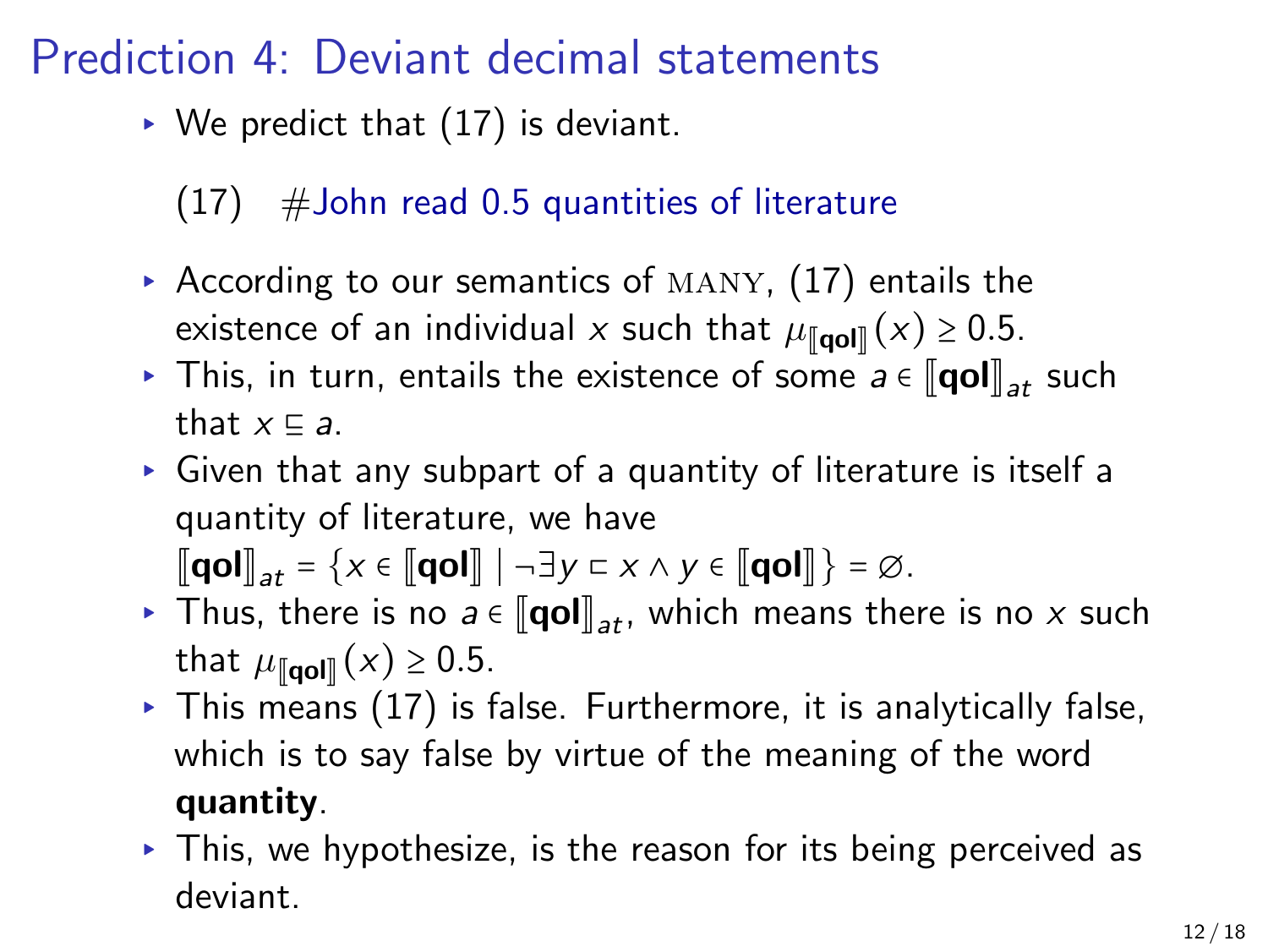#### Prediction 5: No numerical gaps

- $\triangleright$  We predict (18), which we claim to be a fact about natural language.
	- (18) There is no numerical gap in the scale which underlies measurement in natural language
- ▸ That is, to the extent **John read 2.5 novels** is meaningful, **John read 2.55 novels** is too, as well as **John read 2.555 novels**, or any member of  $\{John \text{ read } n \text{ novels} \mid [n] \in \mathbb{Q}^+\}.$ 
	- ▶ Since 0.5, 0.55, 0.555, . . . ∈ ran( $\mu_a$ ), for all  $a \in \llbracket \text{novels} \rrbracket_{at}$ .
	- ▸ Since, by stipulation, *<sup>µ</sup><sup>a</sup>* is a function onto (0*,* <sup>1</sup>] <sup>∩</sup> <sup>Q</sup>.
- $\triangleright$  Note, importantly, that we cannot guarantee (18) by stipulating the UDM (Fox & Hackl 2006):
	- (19) *S* :=  $\mathbb{Q}^+\backslash\{x \in \mathbb{Q} \mid 3 < x \le 4\}$
	- *S* is a dense scale. However, *S* contains a gap.
- ▸ The UDM, therefore, does not guarantee that **John read 3.5 novels** is meaningful.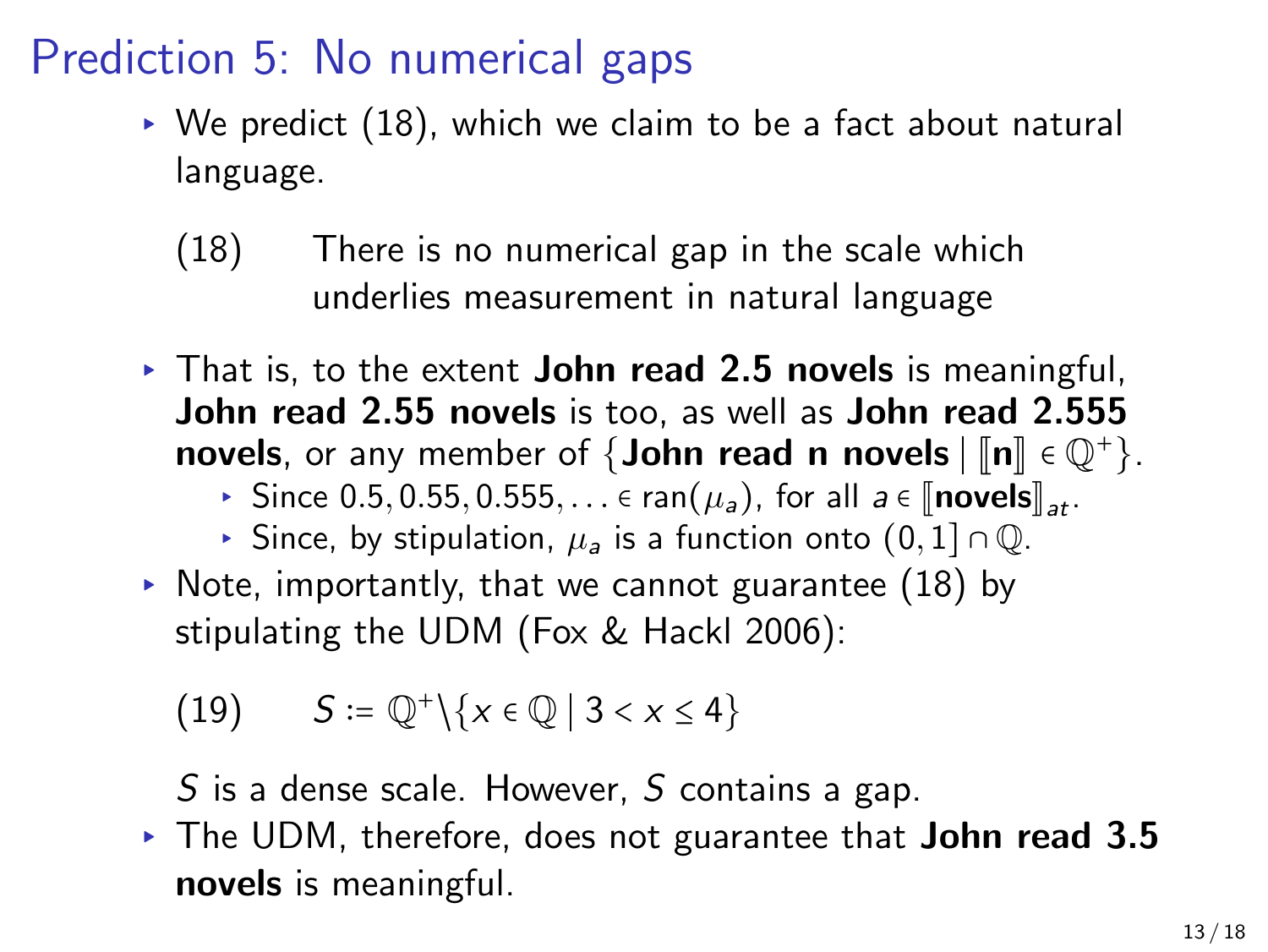#### Controversial data: sums that measure less than 1

- $\triangleright$  For (21), we make different predictions from Liebesman.
	- (20) Ann read 0.75 Russian novels Ann read 0.75 French novels ⊧/ Ann read 1.5 novels
	- (21) Ann read 1 German novel Ann read 0.25 Russian novels Ann read 0.25 French novels  $\neq$  Ann read 1.5 novels (us)<br>⊨ Ann read 1.5 novels (Liebesman 2016)  $\vDash$  Ann read 1.5 novels
- $\triangleright$  Liebesman (2016) takes the validity of (21) to be an empirical fact and captures the (alleged) contrast between (20) and (21) by stipulation.
- $▶$  Our recursive definition of  $\mu$ <sup>*A*</sup> predicts no contrast, and we are not sure about (21).
- ▸ If Liebesman's empirical claim is correct, there's no easy fix for our approach.  $14 / 18$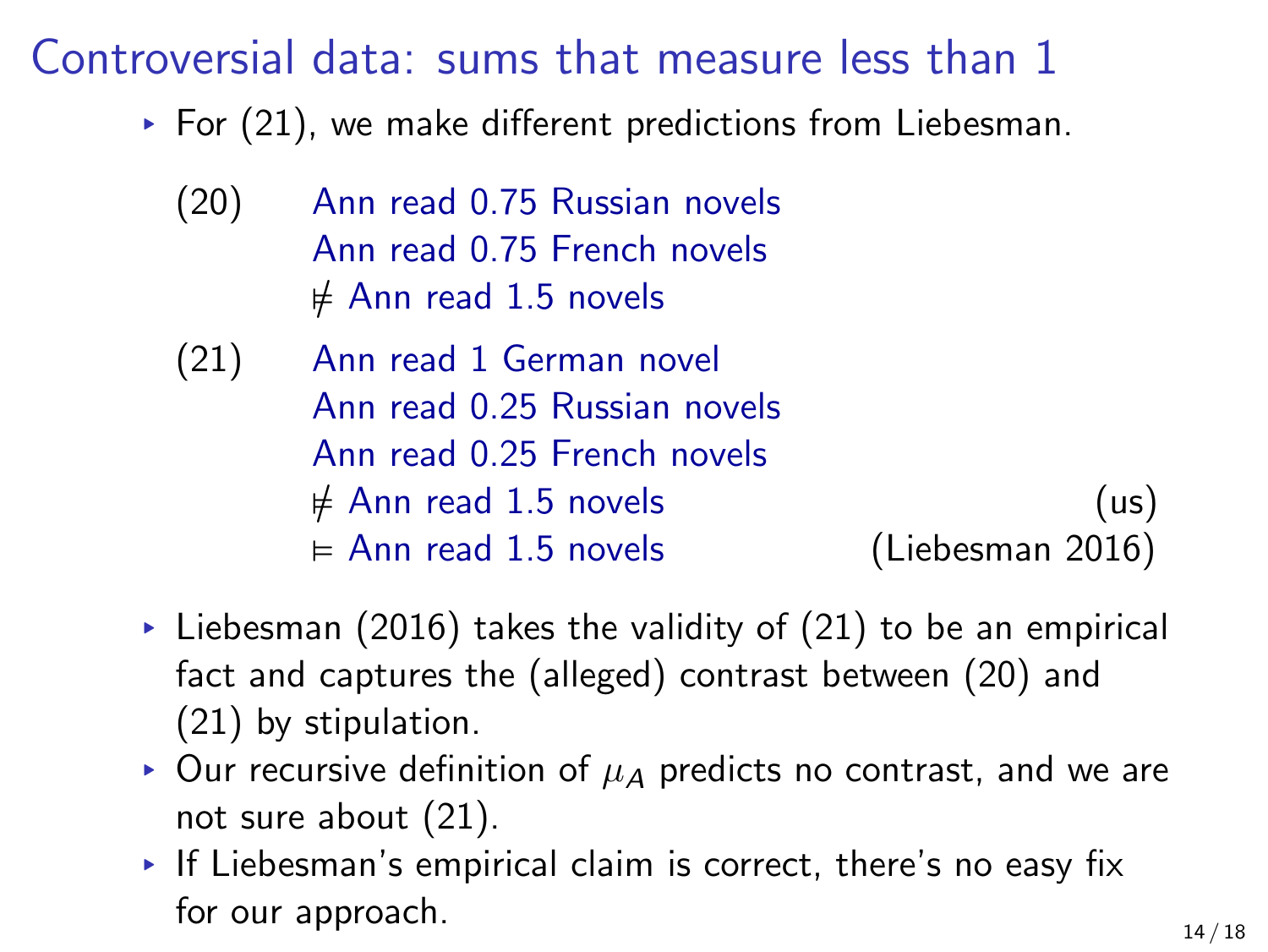# Open question 1: Unfinished objects of creation

- ▸ Our semantics makes the wrong prediction that (22) is false in the actual world.
	- (22) The *Unvollendete* is 0.5 symphonies
		- ▸ Let *u* be the *Unvollendete*.
		- ▸ In the actual world, the there is no  $a \in \llbracket \text{symphones} \rrbracket_{at}$  such that *u* ⊑ *a*.
		- ▸ Since our semantics is extensional, it follows that  $\mu$ [symphonies]]  $(u) \neq 0.5$ .
- ▸ Obviously, modality is involved: while there is no symphony *s* such that  $\mu_s(u) = 0.5$ , there could be one, since the last two movements could have been completed.
- ▸ Thus, counting symphonies seems to be about what could be a symphony, not what is actually a symphony.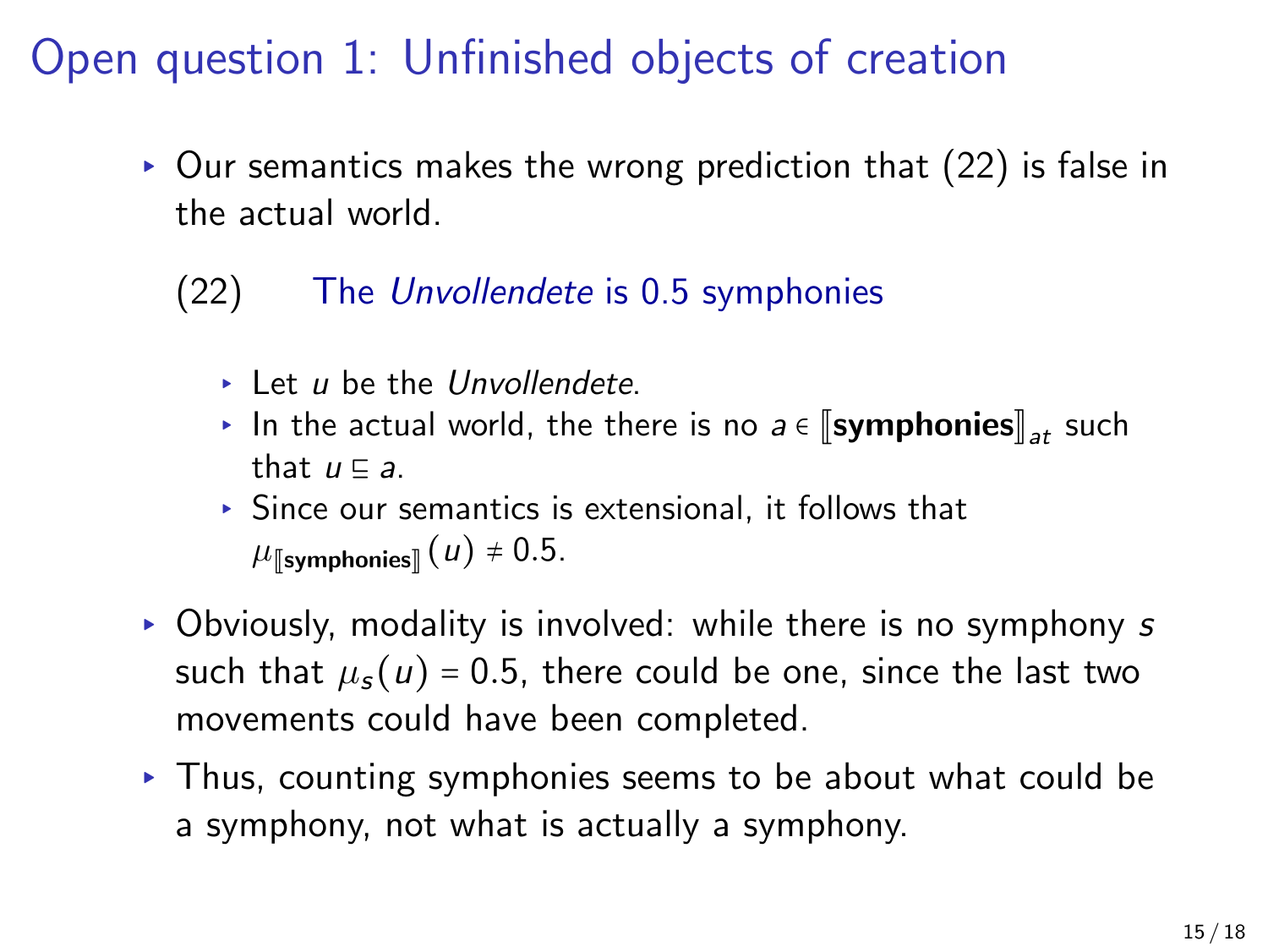#### Open question  $1 - \text{cont}'$ ed

- ▸ This means we should, perhaps, revise our semantics so as to predict that to be half an *P* is to be half of something which is an *P* atom in some possible world.
- $\triangleright$  However, we do not want to predict, incorrectly, that (23) is true, for example.
	- (23) *Crime and Punishment* is 0.5 symphonies
- ▸ Thus, while there certainly is a possible world *w* in which the entity that is *Crime and Punishment* in the world of evaluation is a subpart of a symphony, we want *w* to be inaccessible from the world of evaluation.
- $\triangleright$  Plausibly, specifying the relevant accessibility relation in this particular case amounts to fleshing out the concept of "symphony," and specifying it in the general case, to fleshing out the concept of "concept." We leave this task to future work.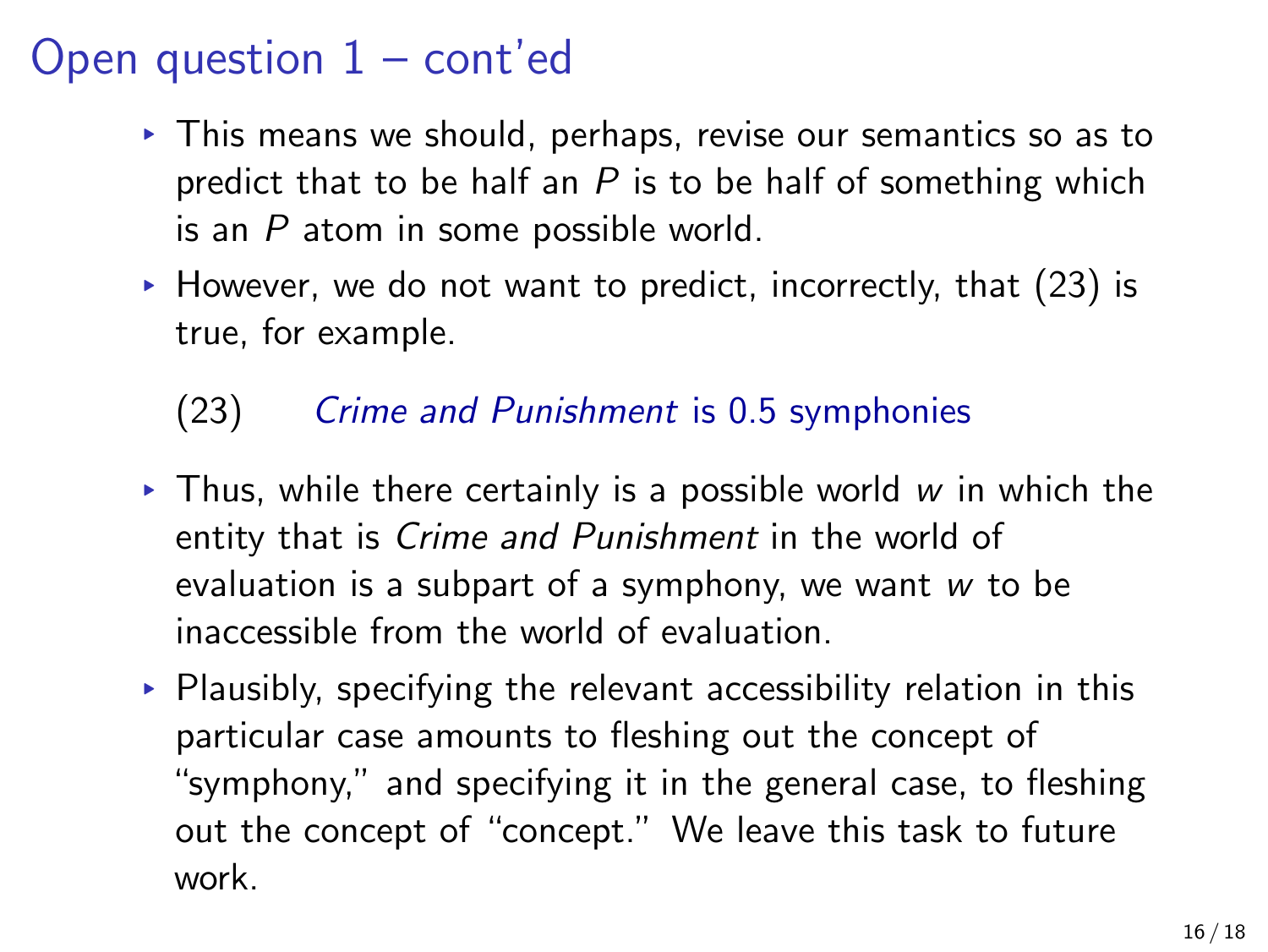#### The Bible problem

- ▸ Both of the following two statements are true.
	- (24) a. The Torah is 0.20833 of the Hebrew Bible b. The Torah is 0.10869 of the Christian Bible
- ▸ If I read the Torah, how many bibles did I read?
- $\triangleright$  We run the risk that our function  $\mu_{\llbracket \mathbf{b} \mathbf{b} \mathbf{b} \mathbf{s} \rrbracket}$  is not well defined since there are two atoms that the Torah is part of.
- ▸ Our solution: the same text can be two different objects depending on what it is part of.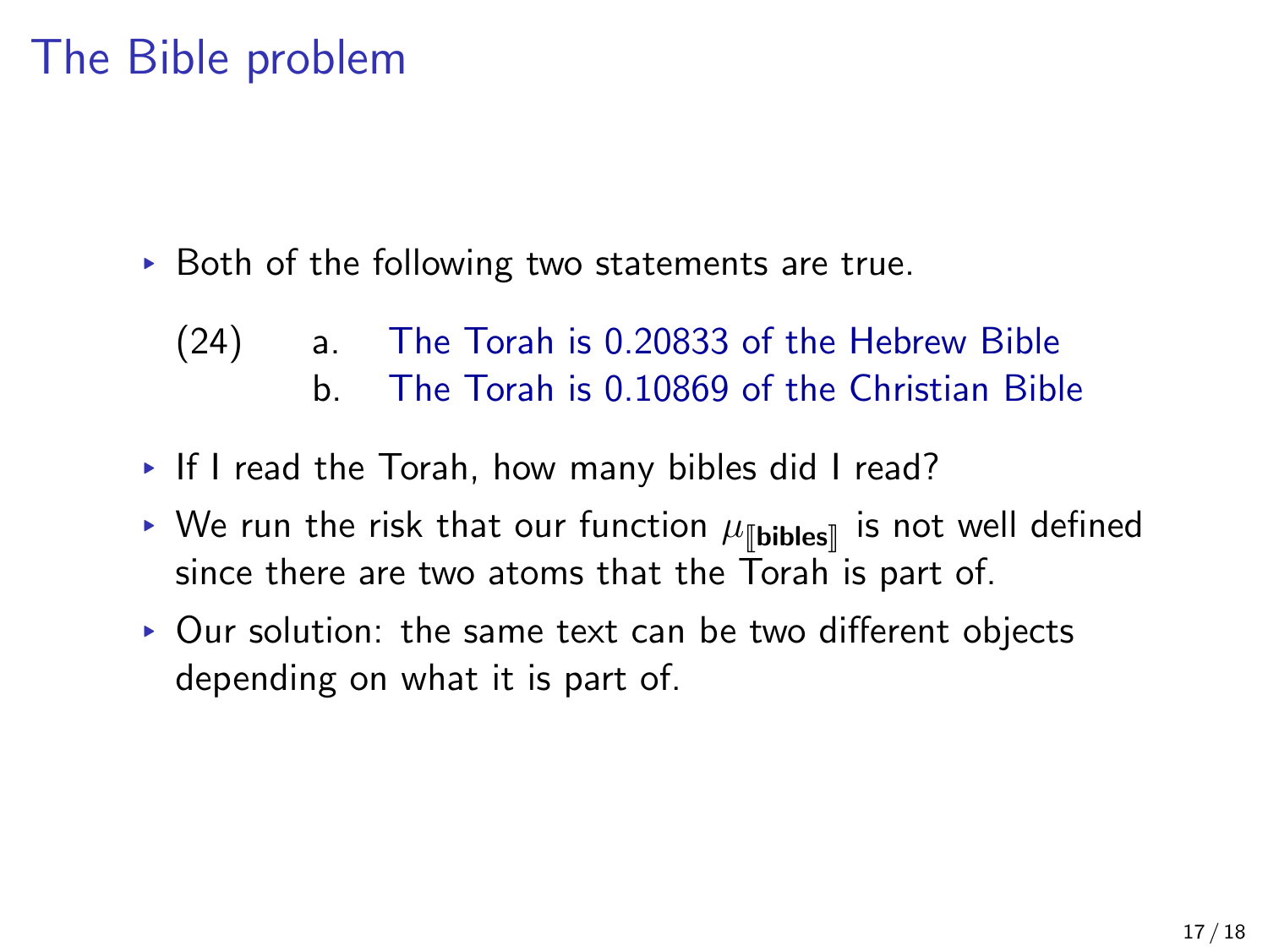### Conclusion

- ▸ The cardinality theory of numeral statements cannot be extended to decimal statements.
- $\triangleright$  The measurement function we propose in place of the cardinality function is non-monotonic and continuous.
- $\triangleright$  This accounts for a number of intuitions about the logical relations between decimal statements.
- ▸ An intensionalized version of our analysis seems desirable.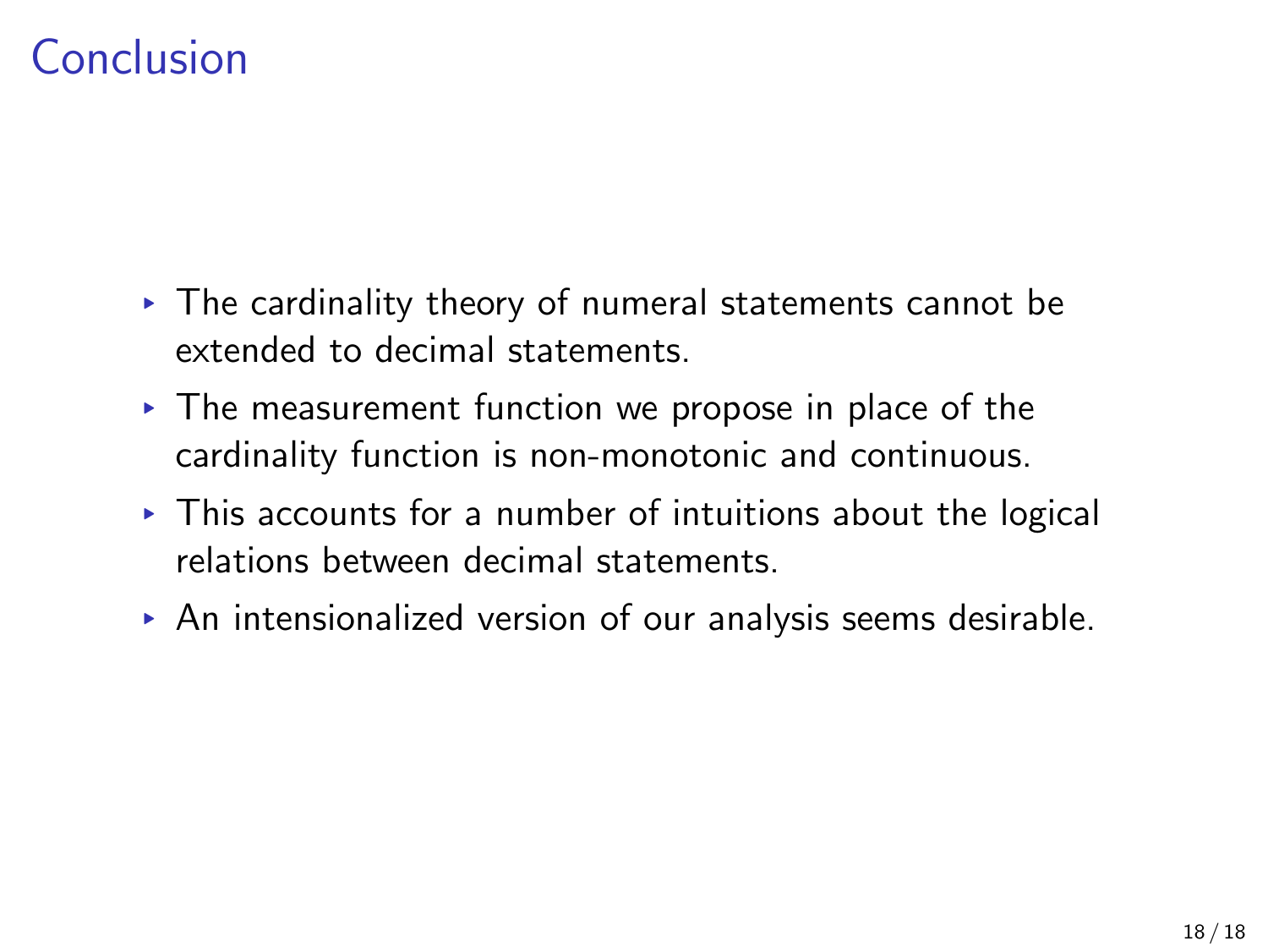- Abrus´an, Martha. 2007. *Contradiction and Grammar: the Case of Weak Islands*: MIT dissertation.
- Barwise, John & Robin Cooper. 1981. Generalized quantifiers and natural language. *Linguistics and Philosophy* 4. 159–219.
- Breheny, Richard. 2008. A new look at the semantics and pragmatics of numerically quantified noun phrases. *Journal of Semantics* 25(2). 93–139.
- Cheng, L.L.S. & R. Sybesma. 1999. Bare and not-so-bare nouns and the structure of NP. *Linguistic Inquiry* 30(4). 509–542.
- Chierchia, Gennaro. 1998. Reference to kinds across languages. *Natural Language Semantics* 6(4). 339–405.
- Chierchia, Gennaro. 2010. Mass nouns, vagueness and semantic variation. *Synthese* 174(1). 99–149.
- Cohn, David L. 1980. Measure theory. Boston: Birkhäuser.
- von Fintel, Kai. 1993. Exceptive constructions. *Natural Language Semantics* 1(2). 123–148.
- von Fintel, Kai & Danny Fox. 2002. Pragmatics in Linguistic Theory. MIT Classnotes.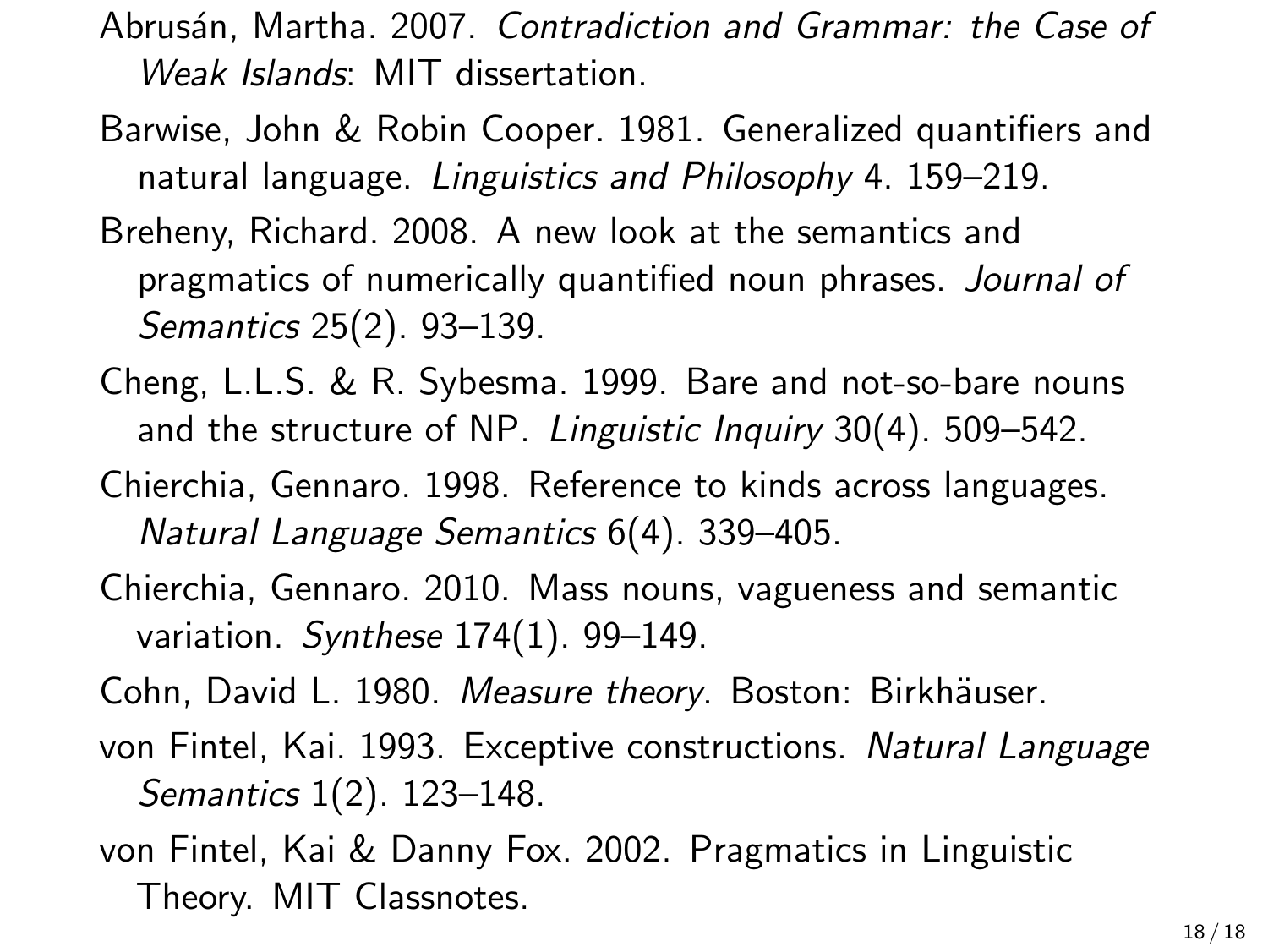- von Fintel, Kai & Irene Heim. 1997. Pragmatics in Linguistic Theory. MIT classnotes.
- Fox, Danny. 2007. Pragmatics in Linguistic Theory. MIT classnotes.
- Fox, Danny & Martin Hackl. 2006. The universal density of measurement. *Linguistics and Philosophy* 29. 537–586.
- Frege, Gottlob. 1884. *Die Grundlagen der Arithmetik*. Verlage Wilhelm Koebner.
- Gajewski, Jon. 2003. L-analyticity in natural language. Manuscript, MIT.
- Geurts, Bart. 2006. Take 'five'. In Svetlana Vogeleer & Liliane Tasmowski (eds.), *Non-definiteness and plurality*, 311–329. Benjamins.
- Hackl, Martin. 2000. *Comparative quantifiers*. Cambridge, Mass.: Massachusetts Institute of Technology dissertation.
- Heim, Irene & Angelika Kratzer. 1998. *Semantics in Generative Grammar*. Blackwell.
- Horn, Laurence. 1972. *On the semantic properties of the logical operators in english*: UCLA dissertation.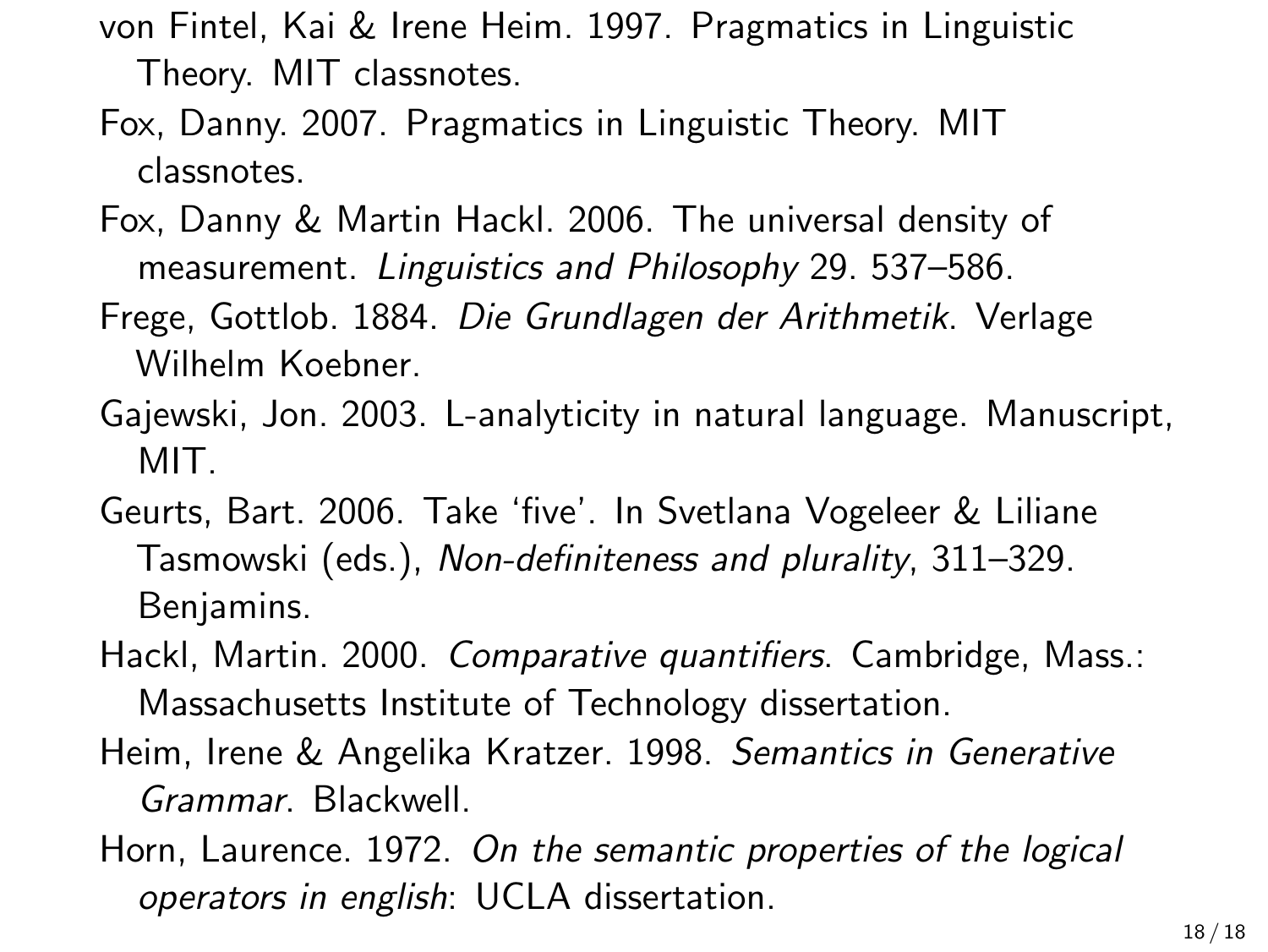- Krifka, Manfred. 1989. Nominal reference, temporal constitution and quantification in event semantics. In R. Bartsch, J. van Benthem & P. von Emde Boas (eds.), *Semantics and contextual expression*, 75–115. Dordrecht: Foris Publication.
- Krifka, Manfred. 1995. The semantics and pragmatics of polarity items. *Linguistic Analysis* 25(3-4). 209–257.
- Krifka, Manfred. 2003. Bare NPs: Kind-referring, indefinites, both, or neither? In Robert B. Young & Yuping Zhou (eds.), *Proceedings of SALT XIII*, 180–203. Cornell University, Ithaca, NY: CLC Publications.
- Landman, Fred. 1989. Groups, I. *Linguistics and philosophy* 12(5). 559–605.
- Liebesman, David. 2016. Counting as a type of measuring. *Philosopher's Imprint* 16(12).
- Link, Godehard. 1983. The logical analysis of plurals and mass terms: A lattice-theoretical approach. In Rainer Baeuerle, Christoph Schwarze & Arnim von Stechow (eds.), *Meaning, use, and the interpretation of language*, 302–323. Berlin: Walter de Gruyter.